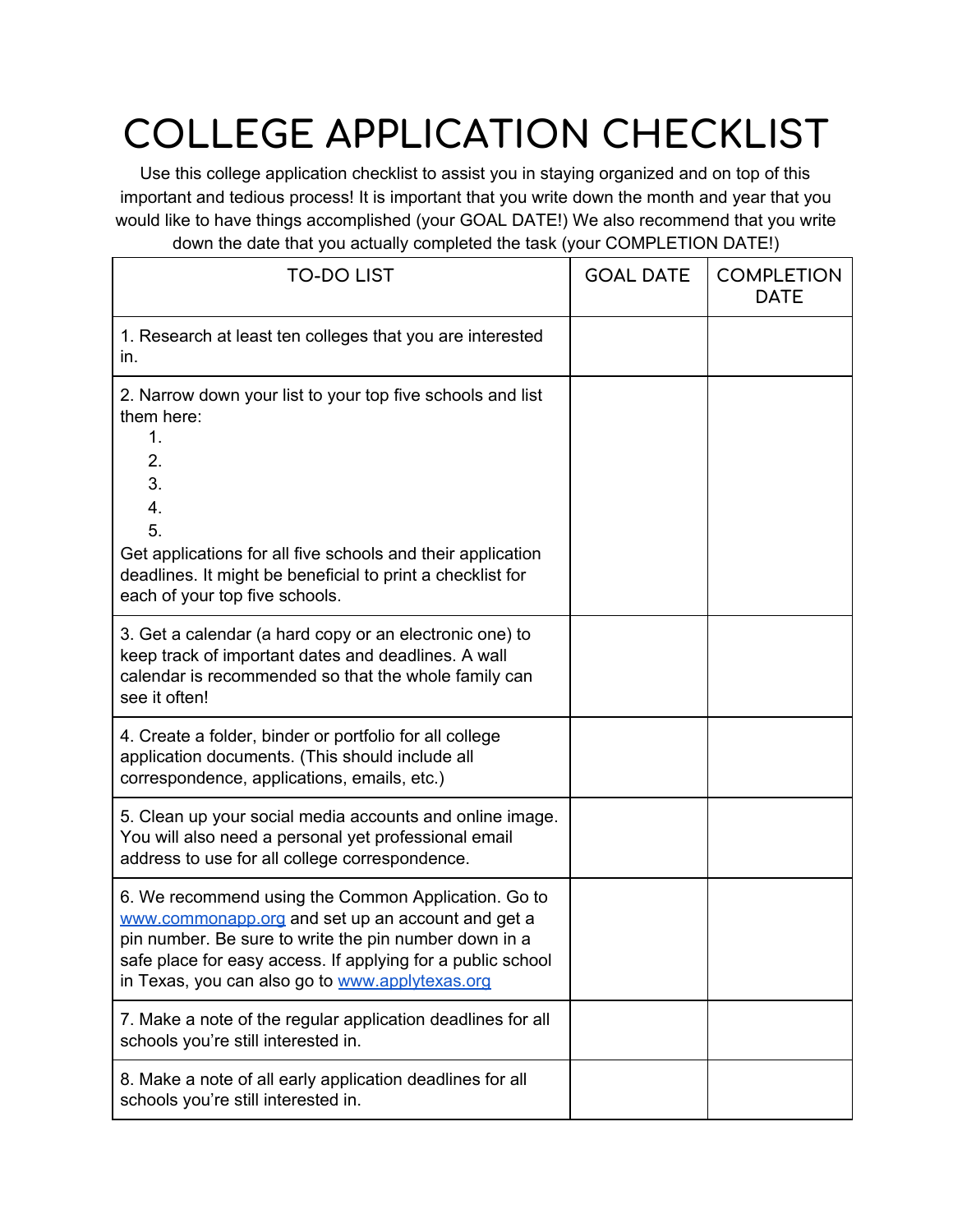| 9. Sign up to take the SAT and/or ACT. When you sign up<br>to take these tests, ask that your scores be sent to your<br>top five schools. Take these early as you might also want<br>to take them often depending on your first score.                                                                                           |  |
|----------------------------------------------------------------------------------------------------------------------------------------------------------------------------------------------------------------------------------------------------------------------------------------------------------------------------------|--|
| 10. Check to see if application fee waivers are available<br>for you.                                                                                                                                                                                                                                                            |  |
| 11. Complete all online applications for your top five<br>schools. Be sure to proof read them and submit any<br>necessary application fees.                                                                                                                                                                                      |  |
| 12. Put together a resume! This resume should include<br>your high school information, GPA, test scores, leadership<br>roles, extracurricular activities, hobbies, community<br>service, jobs, references and any other pertinent<br>information. There are several templates online that will<br>help you create this document. |  |
| 13. Request recommendation letters. We highly suggest<br>that you put together a packet for your recommendation<br>writers. This packet should include all necessary<br>recommendation forms included in the application, the<br>deadline for submission, where they should submit the<br>letter and your resume.                |  |
| 14. Ask for recommendations. Teachers, coaches,<br>counselors and mentors usually write great<br>recommendation letters.                                                                                                                                                                                                         |  |
| 15. Request high school transcripts from your registrar.<br>Some colleges require "official" transcripts while others<br>are okay with "unofficial" transcripts, be sure to pay<br>attention.                                                                                                                                    |  |
| 16. Draft initial essay(s). Proofread essay(s) for spelling<br>and grammar. Revise your essay(s).                                                                                                                                                                                                                                |  |
| 17. Have at least two other people read and revise your<br>essay(s). Proofread all revisions.                                                                                                                                                                                                                                    |  |
| 18. Financial Aid! Submit FAFSA as close to October 1st<br>of your senior year as possible. If you qualify for<br>assistance, it is first come, first serve.                                                                                                                                                                     |  |
| 19. Make a note on your calendar of all financial aid<br>deadlines.                                                                                                                                                                                                                                                              |  |